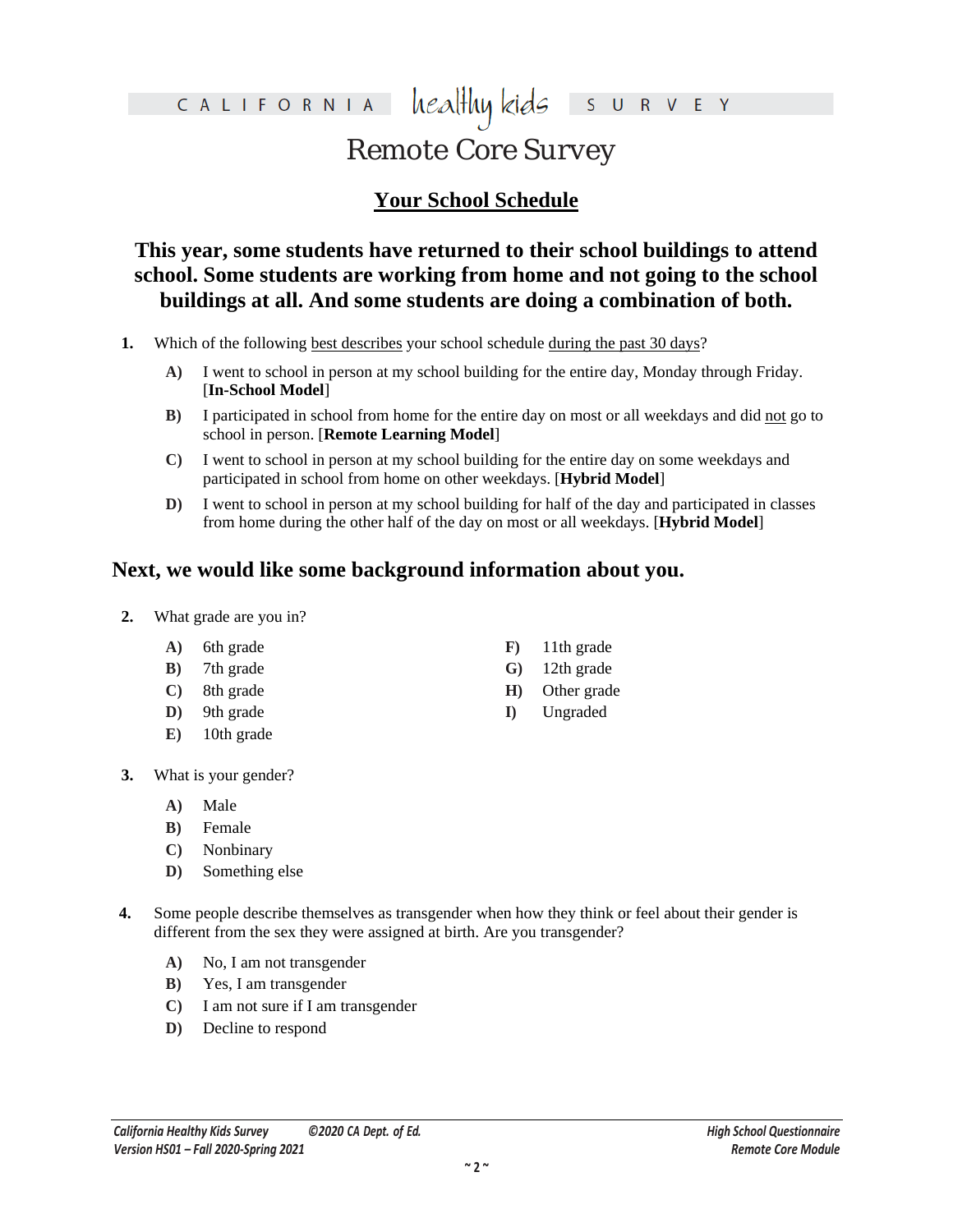healthy kids R V E Y  $\mathsf{S}$  $\cup$ 

## Remote Core Survey

- **5.** Which of the following best describes you?
	- **A)** Straight (not gay)
	- **B)** Lesbian or Gay
	- **C)** Bisexual
	- **D)** Something else
	- **E)** Not sure
	- **F)** Decline to respond
- **6.** What is your race or ethnicity? (*Mark All That Apply.*)
	- **A)** American Indian or Alaska Native
	- **B)** Asian or Asian American
	- **C)** Black or African American
	- **D)** Hispanic or Latinx
- **E)** Native Hawaiian or Pacific Islander
- **F)** White
- **G)** Something else
- **7.** If you are Asian or Pacific Islander, which groups best describe you? *(Mark All That Apply.)* If you are **not** of Asian or Pacific Islander background, mark "A) Does not apply."
	- **A)** Does not apply; I am not Asian or Pacific Islander
	- **B)** Asian Indian
	- **C)** Cambodian
	- **D)** Chinese
	- **E)** Filipino
	- **F)** Hmong
- **G)** Japanese
- **H)** Korean
- **I)** Laotian
- **J)** Vietnamese
- **K)** Native Hawaiian, Guamanian, Samoan, Tahitian, or other Pacific Islander
- **L)** Other Asian
- **8.** If you are Hispanic or Latinx, which groups best describe you? *(Mark All That Apply.)* If you are **not** of Hispanic or Latinx background, mark "A) Does not apply."
	- **A)** Does not apply; I am not Hispanic or Latinx
	- **B)** Columbian
	- **C)** Cuban
	- **D)** Dominican
	- **E)** Guatemalan
	- **F)** Honduran
	- **G)** Mexican
	- **H)** Puerto Rican
	- **I)** Salvadoran
	- **J)** Other Hispanic or Latinx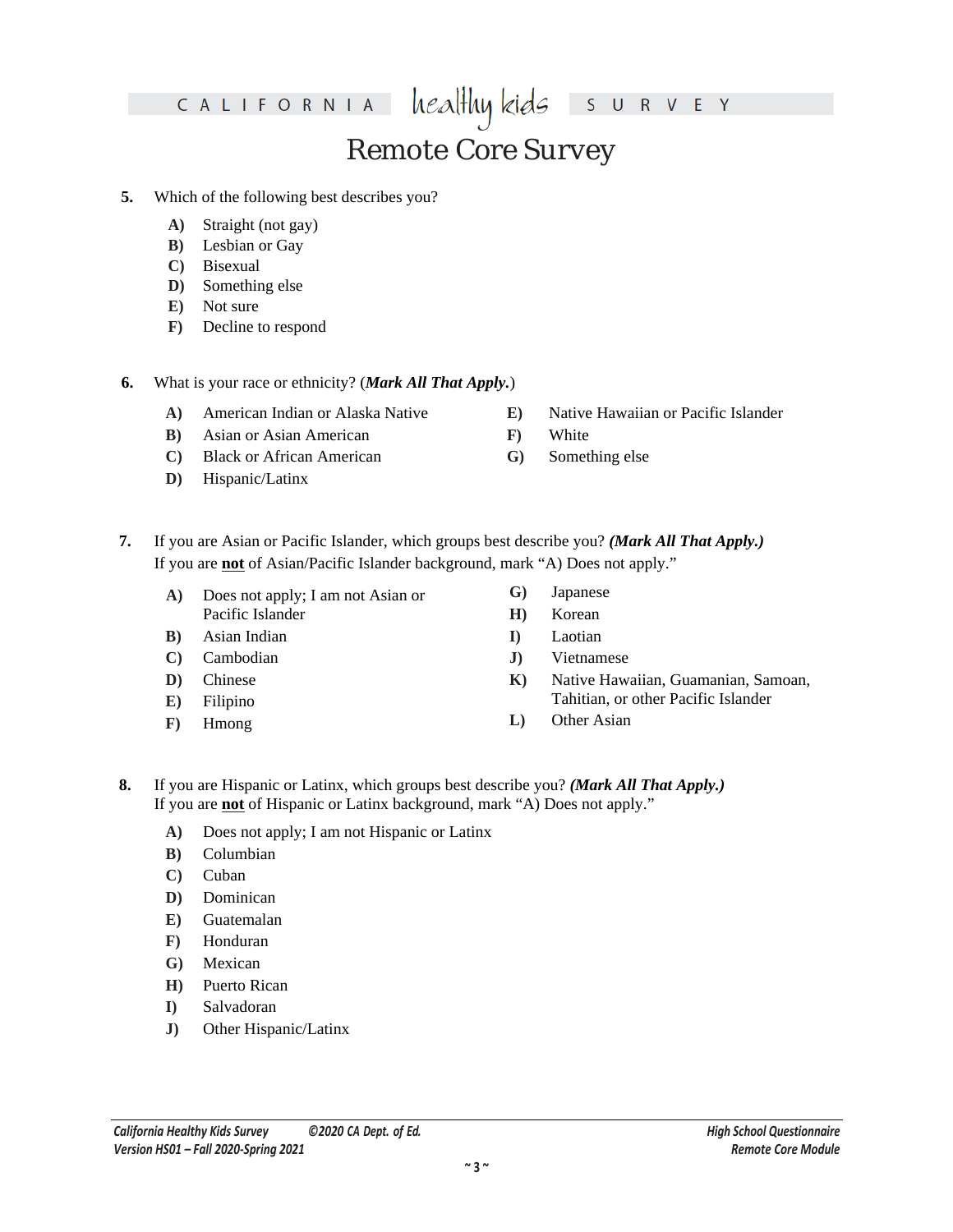## Remote Core Survey

healthy kids

- **9.** What best describes where you live? A home includes a house, apartment, trailer, or mobile home.
	- **A)** A home with one or more parent or guardian
	- **B)** Other relative's home
	- **C)** A home with more than one family
	- **D)** Friend's home
- **E)** Foster home, group care, or waiting placement

R V E Y

- **F)** Hotel or motel
- **G)** Shelter, car, campground, or other transitional or temporary housing
- **H)** Other living arrangement

 $S$  U

- **10.** What is the highest level of education your parents or guardians completed? *(Mark the educational level of the parent or guardian who went the furthest in school.)*
	- **A)** Did not finish high school
	- **B)** Graduated from high school
	- **C)** Attended college but did not complete four-year degree
	- **D)** Graduated from college
	- **E)** Don't know
- **11.** Is your father, mother, or guardian currently in the military (Army, Navy, Marines, Air Force, National Guard, or Reserves)?
	- **A)** No
	- **B)** Yes
	- **C)** Don't know
- **12.** Last year, did you receive free or reduced-price lunches at school? *(Receiving free or reduced-price lunches means that lunch at school is provided to you for free or you pay less for it.)*
	- **A)** No
	- **B)** Yes
	- **C)** Don't know
- **13.** What language is spoken most of the time in your home?
	- **A)** English
	- **B)** Spanish
	- **C)** Mandarin
	- **D)** Cantonese
	- **E)** Taiwanese
- **F)** Tagalog
- **G)** Vietnamese
- **H)** Korean
- **I)** Arabic
- **J)** Other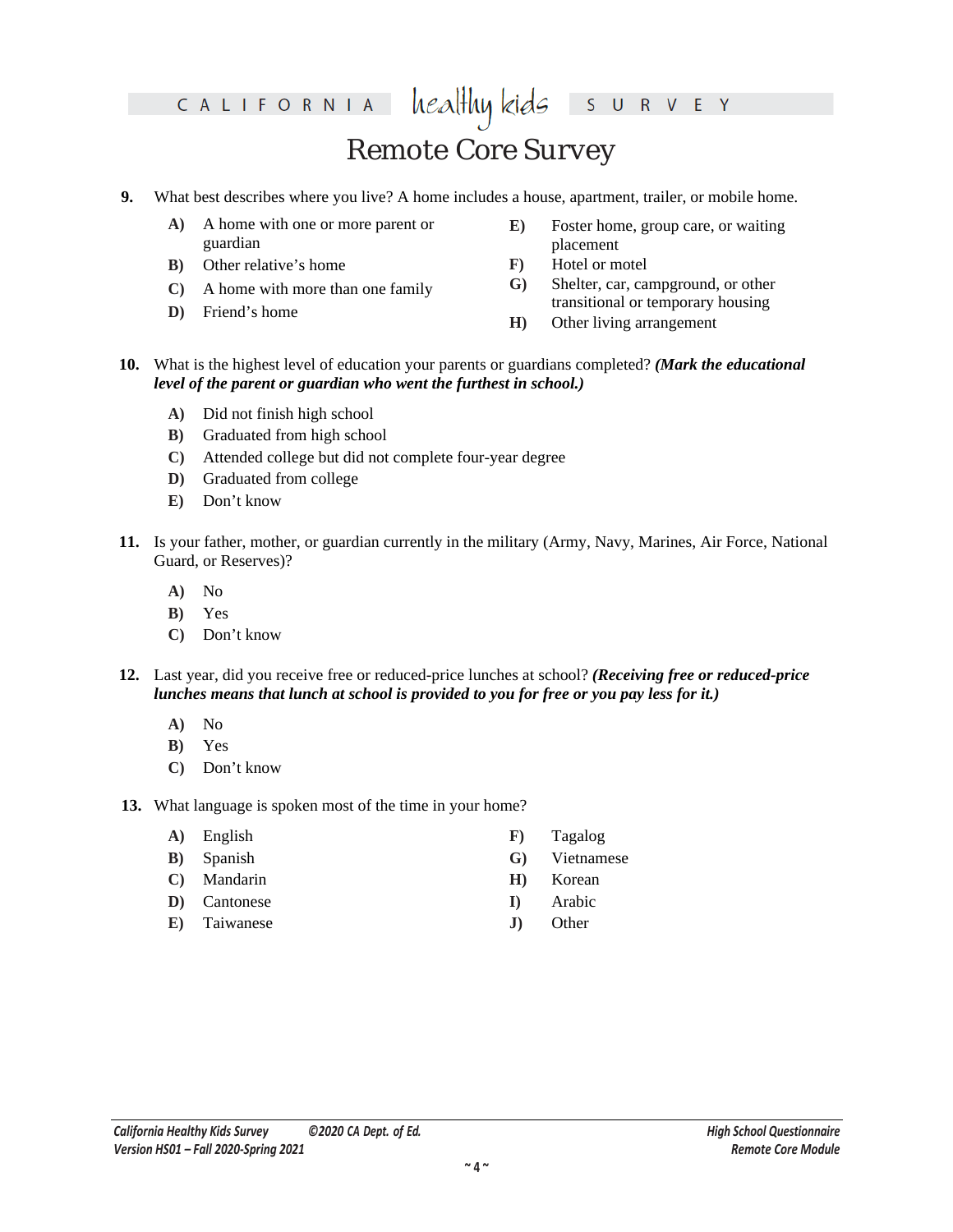heal<del>l</del>luy kids S U R V E Y

## Remote Core Survey

*How well do you understand, speak, read, and write English?*

|              |                                                    | Very<br>Well | Well               | Not<br>Well   | <b>Not</b><br>At All |  |  |  |
|--------------|----------------------------------------------------|--------------|--------------------|---------------|----------------------|--|--|--|
|              | 14. Understand English                             | $\mathsf{A}$ | <sub>B</sub>       | $\mathsf{C}$  | D                    |  |  |  |
|              |                                                    | A            | B                  | $\mathsf{C}$  | D                    |  |  |  |
|              | 15. Speak English                                  |              |                    |               |                      |  |  |  |
|              | 16. Read English                                   | A            | B                  | $\mathcal{C}$ | D                    |  |  |  |
|              | 17. Write English                                  | $\mathsf{A}$ | B                  | D             |                      |  |  |  |
|              | <b>18.</b> What time did you go to bed last night? |              |                    |               |                      |  |  |  |
| $\mathbf{A}$ | Before 7:00 pm                                     | E)           | $10:00 - 10:59$ pm |               |                      |  |  |  |
| $\mathbf{B}$ | $7:00 - 7:59$ pm                                   | $\mathbf{F}$ | $11:00-11:59$ pm   |               |                      |  |  |  |
| $\mathbf{C}$ | $8:00 - 8:59$ pm                                   | $\mathbf{G}$ | 12:00-12:59 am     |               |                      |  |  |  |
| $\mathbf{D}$ | $9:00 - 9:59$ pm                                   | H)           | After 1:00 am      |               |                      |  |  |  |
|              | 19. What time did you wake up this morning?        |              |                    |               |                      |  |  |  |
| $\mathbf{A}$ | Before 5:00 am                                     | $\mathbf{F}$ | 9:00-9:59 am       |               |                      |  |  |  |
| $\bf{B}$     | $5:00-5:59$ am                                     | $\mathbf{G}$ | 10:00-10:59 am     |               |                      |  |  |  |
| $\mathbf{C}$ | $6:00-6:59$ am                                     | H)           | 11:00-11:59 am     |               |                      |  |  |  |
| D)           | $7:00 - 7:59$ am                                   | $\mathbf{I}$ | 12 pm or later     |               |                      |  |  |  |
| E)           | 8:00-8:59 am                                       |              |                    |               |                      |  |  |  |

**20.** Did you eat breakfast today?

**A)** No

**B)** Yes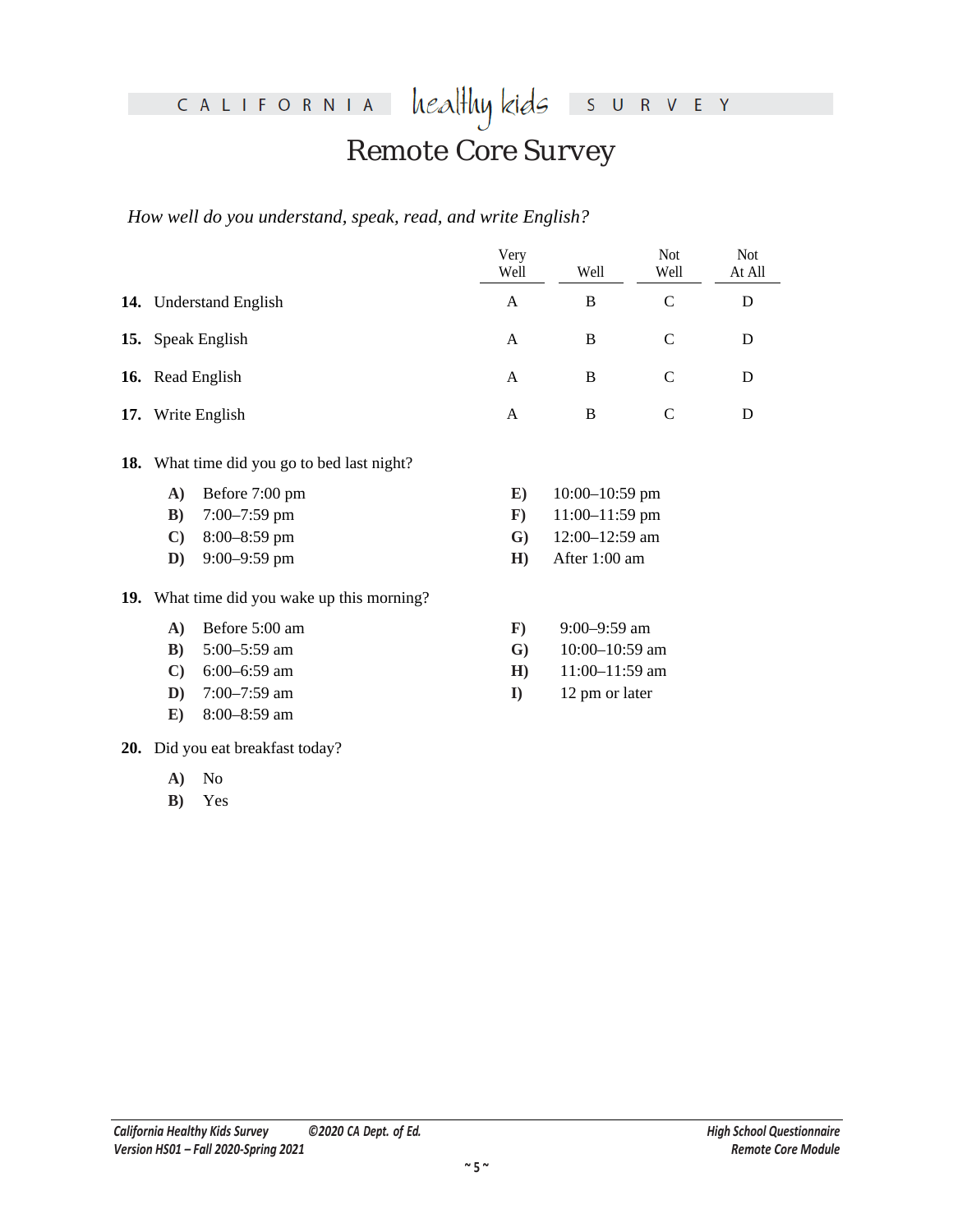### healthy kids CALIFORNIA R V E Y  $S$  U

## Remote Core Survey

### **The next set of questions ask about your experiences participating in school from home.**

### **Participating in school from home means that, instead of going to a school building in person to learn and complete schoolwork, you did your schoolwork and learning from home.**

- **21.** In the past **30 days**, how many weekdays in an average week did you participate in **school from home** for an entire school day?
	- **A)** 0 days
	- **B)** 1 day
	- **C)** 2 days
	- **D)** 3 days
	- $E)$  4 days
	- **F)** 5 days
- **22.** On the average weekday, how much of your day did you spend learning and completing **schoolwork from home**?
	- **A)** Less than 1 hour
	- **B)** Between 1 and 2 hours
	- **C)** Between 2 and 3 hours
	- **D)** Between 3 and 4 hours
	- **E)** Between 4 and 5 hours
	- **F)** More than 5 hours
- **23.** What time did you start your schoolwork from home today?
	- **A)** Before 7:00 am **B)** 7:00–7:59 am **C)** 8:00–8:59 am **D)** 9:00–9:59 am **E)** 10:00–10:59 am **F)** 11:00–11:59 am **G)** 12 pm or later
- **24.** How many days in the past week did you participate in an online class from home where your teacher talked to students from a computer, phone, or tablet (iPad)?
	- **A)** 0 days
	- **B)** 1 day
	- **C)** 2 days
	- **D)** 3 days
	- **E)** 4 days
	- **F)** 5 days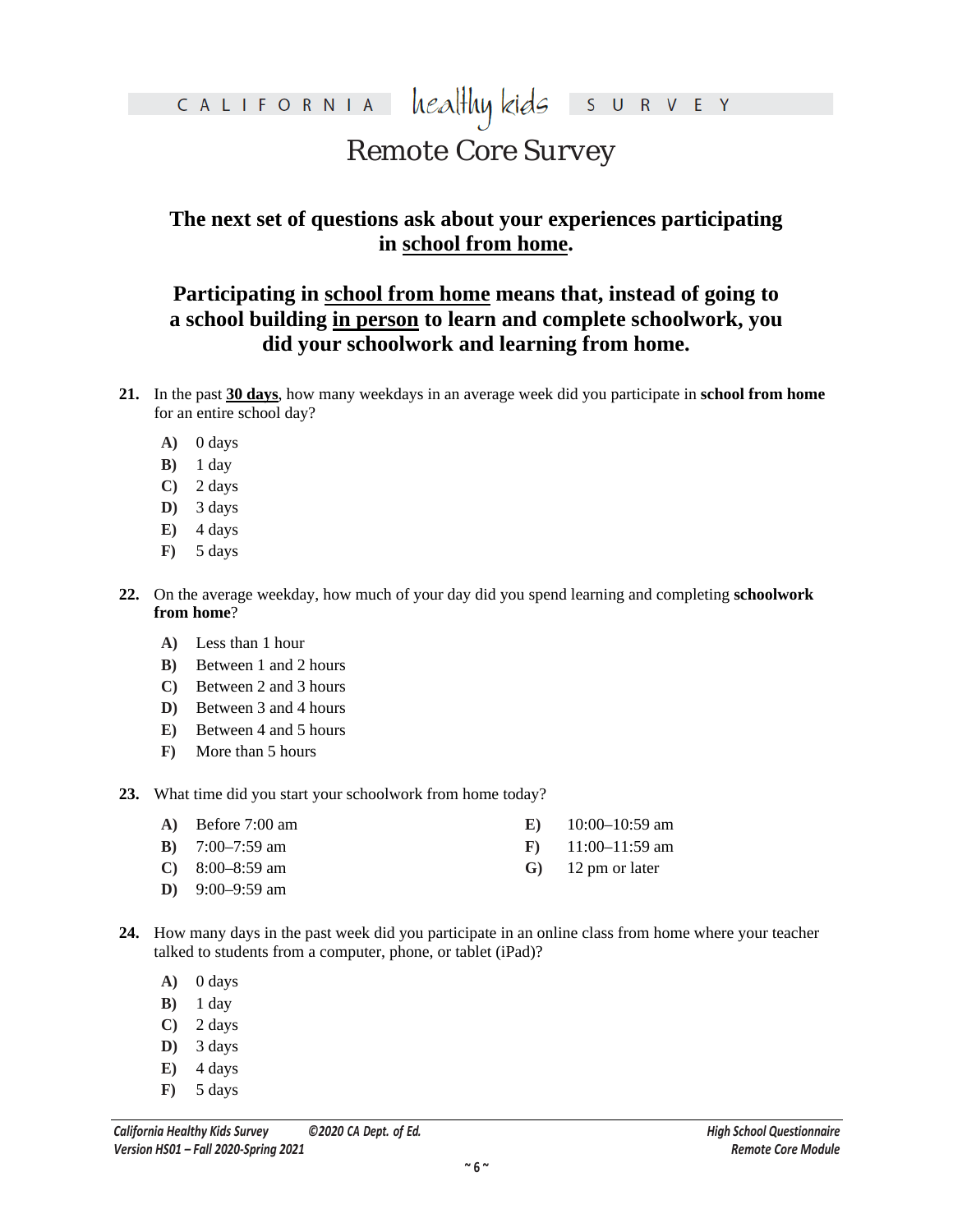healthy kids R V E Y  $S$  U

## Remote Core Survey

- **25.** In the past **30 days**, how often did you miss an entire day of remote learning classes for any reason?
	- **A)** I did not miss an entire day of remote learning classes
	- **B)** 1 day
	- **C)** 2 days
	- **D)** 3 or more days
- **26.** In the past **30 days**, how many remote learning classes did you miss for any reason?
	- **A)** I did not miss any remote learning classes
	- **B)** 1–2 classes
	- **C)** 3–4 classes
	- **D)** 5 or more classes

### **The next questions ask about your experiences with school in general.**

- **27.** During the past **12 months**, how would you describe the grades you mostly received in school?
	- **A)** Mostly A's
	- **B)** A's and B's
	- **C)** Mostly B's
	- **D)** B's and C's
- **E)** Mostly C's
- **F)** C's and D's
- **G)** Mostly D's
- **H)** Mostly F's
- **28.** In the past **30 days,** did you miss a day of **school from home** for any of the following reasons? *(Mark All That Apply.)*
	- **A)** Does not apply; I didn't miss any school
	- **B)** Illness (feeling physically sick), including problems with breathing or your teeth
	- **C)** Felt very sad, hopeless, anxious, stressed, or angry
	- **D)** Didn't get enough sleep
- **E)** Had to take care of or help a family member or friend
- **F)** Wanted to spend time with friends
- **G)** Used alcohol or drugs
- **H)** Were behind in schoolwork or weren't prepared for a test or class assignment
- **I)** Were bored or uninterested in school
- **J)** Other reason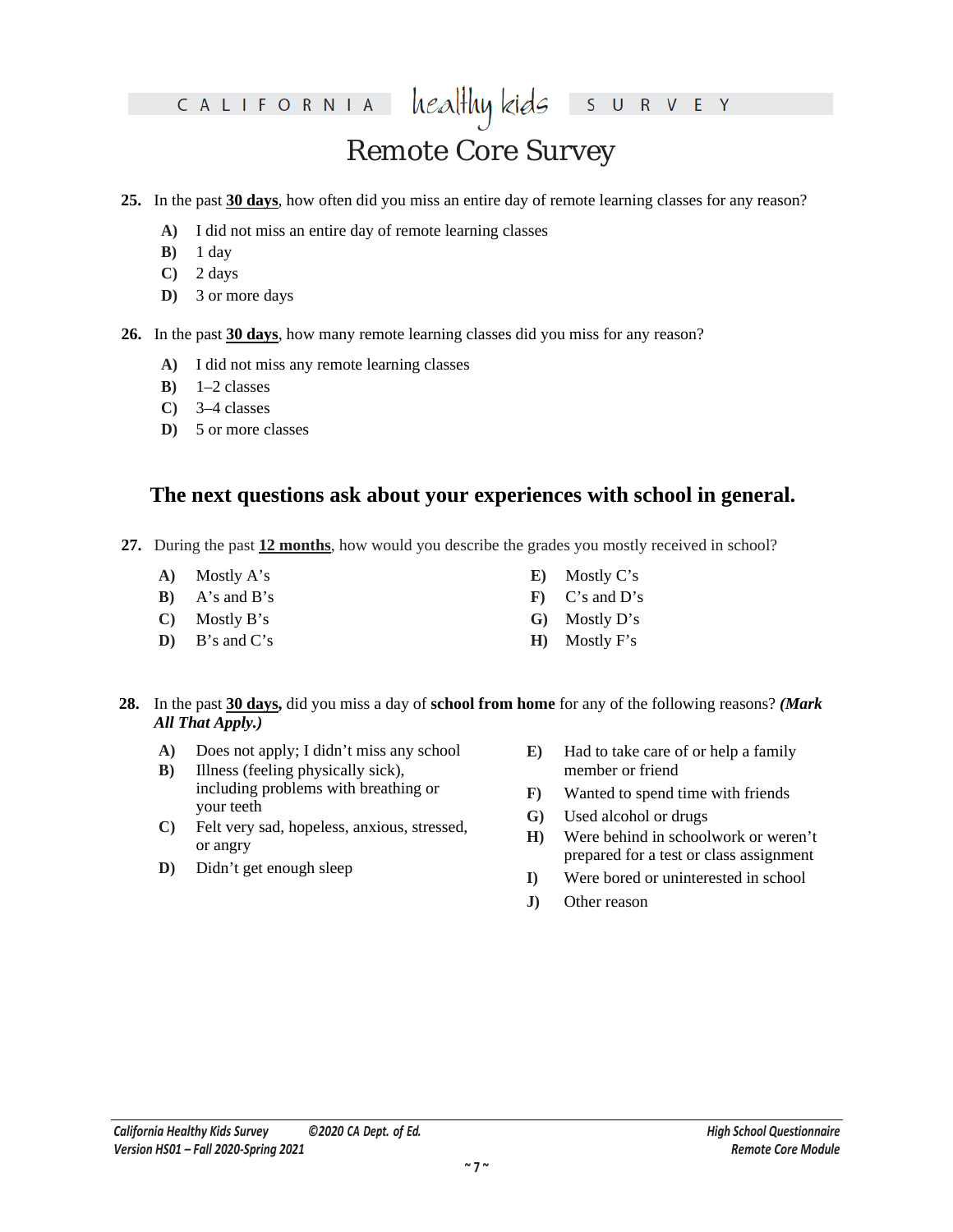healthykids surver

## Remote Core Survey

*How strongly do you agree or disagree with the following statements?*

|     |                                                                                                         | Strongly<br>Disagree | Disagree    | Neither<br>Disagree<br>Nor Agree | Agree | Strongly<br>Agree |
|-----|---------------------------------------------------------------------------------------------------------|----------------------|-------------|----------------------------------|-------|-------------------|
| 29. | Teachers at this school communicate with parents<br>about what students are expected to learn in class. | A                    | B           | $\mathsf{C}$                     | D     | E                 |
| 30. | Parents feel welcome to participate at this school.                                                     | A                    | B           | $\mathsf{C}$                     | D     | E                 |
| 31. | School staff take parent concerns seriously.                                                            | A                    | B           | $\mathsf{C}$                     | D     | E                 |
| 32. | It is hard for me to stay focused when doing my<br>schoolwork.                                          | A                    | B           | $\mathsf{C}$                     | D     | E                 |
| 33. | I am interested in the schoolwork I do when<br>participating in school from home.                       | A                    | B           | $\mathsf{C}$                     | D     | E                 |
| 34. | I try hard to make sure that I am good at my<br>schoolwork.                                             | A                    | $\mathbf B$ | $\mathsf{C}$                     | D     | E                 |
| 35. | I try hard on my schoolwork because I am<br>interested in it.                                           | A                    | B           | $\mathsf{C}$                     | D     | E                 |
| 36. | I work hard to try to understand new things when<br>doing my schoolwork.                                | A                    | B           | $\mathsf{C}$                     | D     | E                 |
| 37. | I am always trying to do better in my schoolwork.                                                       | A                    | B           | $\mathsf{C}$                     | D     | E                 |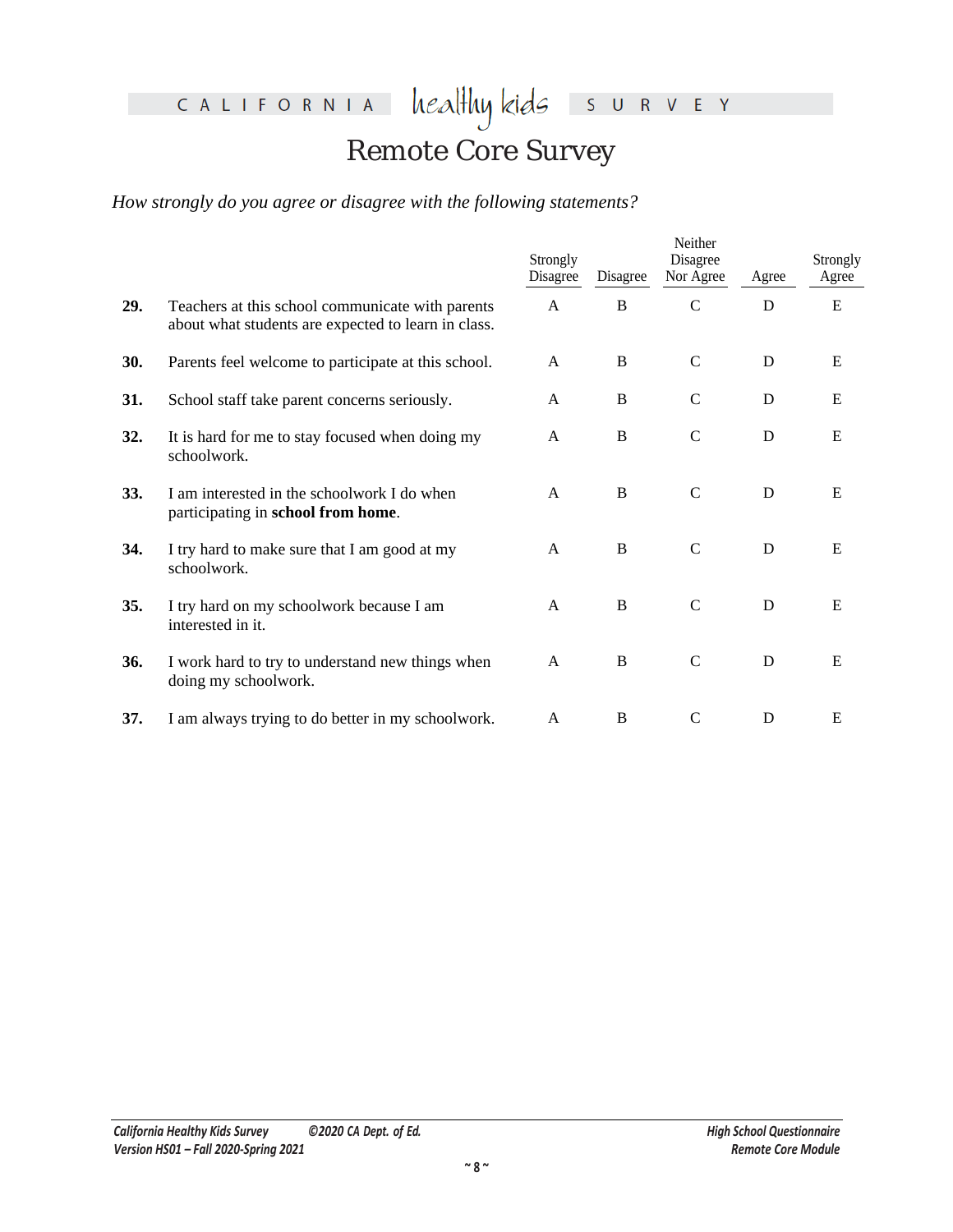healthykids survey

## Remote Core Survey

### **Please mark on your answer sheet how TRUE you feel each of the following statements is about your SCHOOL.**

*There is a teacher or some other adult from my school…*

|     |                                                                                                                                                                                                                       |                  | Not At<br>All True |                | A Little<br>True |                | Pretty Much<br>True       |             | Very Much<br>True |
|-----|-----------------------------------------------------------------------------------------------------------------------------------------------------------------------------------------------------------------------|------------------|--------------------|----------------|------------------|----------------|---------------------------|-------------|-------------------|
| 38. | who really cares about me.                                                                                                                                                                                            |                  | A                  |                | B                |                | $\mathcal{C}$             |             | D                 |
| 39. | who tells me when I do a good job.                                                                                                                                                                                    |                  | $\mathbf{A}$       |                | $\overline{B}$   |                | $\mathcal{C}$             |             | D                 |
| 40. | who provides me with interesting activities to do<br>while I am participating in school from home.                                                                                                                    |                  | $\mathbf{A}$       |                | $\, {\bf B}$     |                | $\mathbf C$               |             | D                 |
| 41. | who notices when I'm not there.                                                                                                                                                                                       |                  | $\mathbf{A}$       |                | B                |                | $\mathsf{C}$              |             | D                 |
| 42. | who always wants me to do my best.                                                                                                                                                                                    |                  | $\mathbf{A}$       |                | $\, {\bf B}$     |                | $\mathbf C$               |             | D                 |
| 43. | who checks on how I am doing.                                                                                                                                                                                         |                  | $\mathbf{A}$       |                | $\, {\bf B}$     |                | $\mathcal{C}$             |             | D                 |
| 44. | who listens to me when I have something to say.                                                                                                                                                                       |                  | A                  |                | $\, {\bf B}$     |                | $\mathsf{C}$              |             | D                 |
| 45. | who believes that I will be a success.                                                                                                                                                                                |                  | $\mathbf{A}$       |                | $\, {\bf B}$     |                | $\mathcal{C}$             |             | $\mathbf D$       |
|     | On how many of the past 7 days did you                                                                                                                                                                                | $\boldsymbol{0}$ | $\mathbf{1}$       | $\mathfrak{2}$ | $\mathfrak{Z}$   | $\overline{4}$ | $\mathfrak{S}$            | 6           | $\tau$            |
| 46. | talk to your friends by phone, computer, or<br>tablet (iPad)?                                                                                                                                                         | $\mathbf{A}$     | $\bf{B}$           | $\mathbf C$    | $\mathbf D$      | ${\bf E}$      | ${\bf F}$                 | $\mathbf G$ | H                 |
| 47. | exercise or do a physical activity for at least<br>20 minutes that made you sweat and breathe<br>hard? (For example, basketball, soccer,<br>running, fast bicycling, fast dancing, or<br>similar aerobic activities.) | $\mathbf{A}$     | $\, {\bf B}$       | $\mathbf C$    | D                | ${\bf E}$      | $\boldsymbol{\mathrm{F}}$ | $\mathbf G$ | $H_{\rm}$         |
| 48. | participate in a physical activity for at least<br>30 minutes that did not make you sweat and<br>breathe hard? (For example, fast walking,<br>slow bicycling, shooting baskets, raking<br>leaves, or mopping floors.) | A                | $\, {\bf B}$       | $\mathsf{C}$   | ${\bf D}$        | ${\bf E}$      | $\boldsymbol{F}$          | G           | H                 |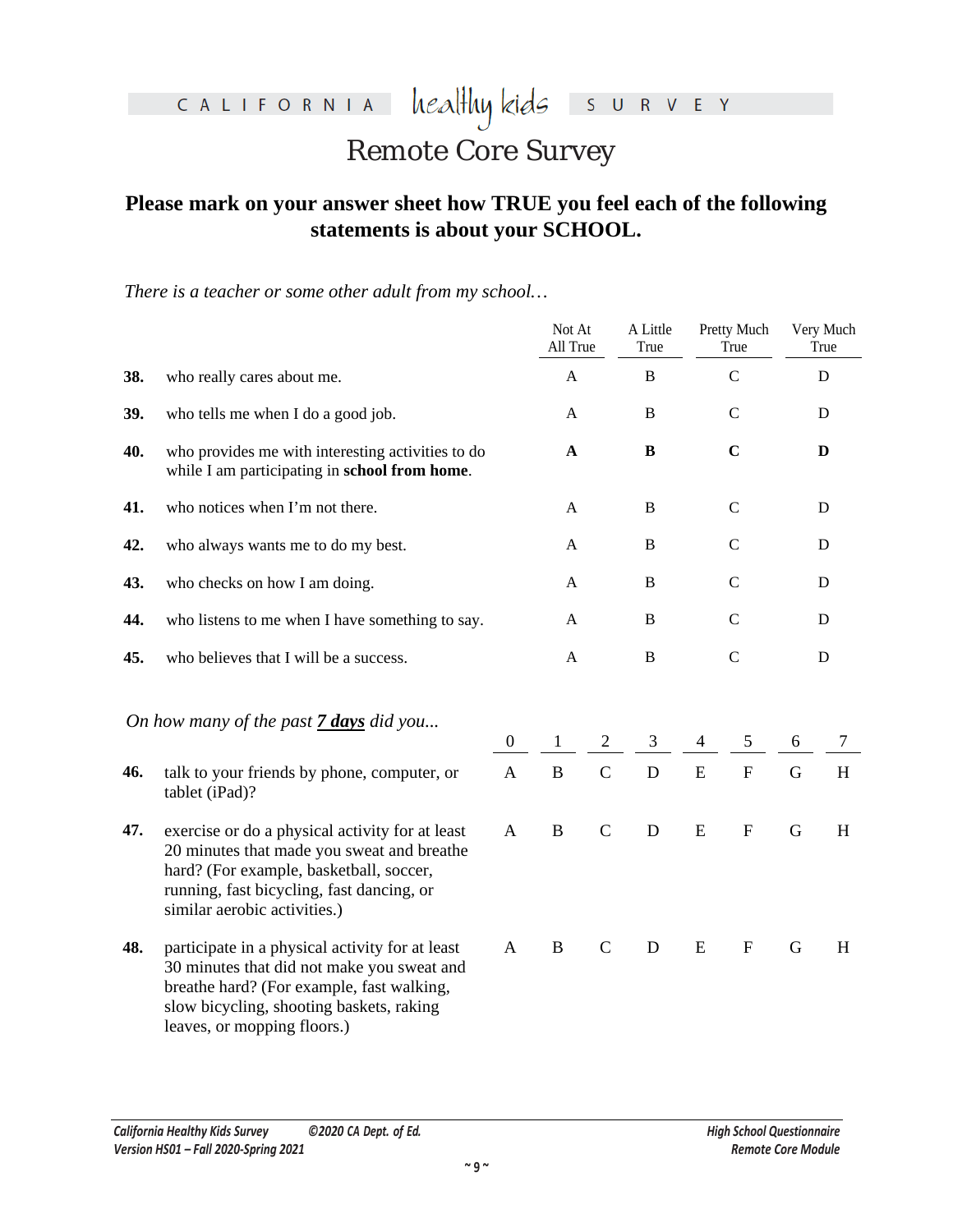### healthy kids CALIFORNIA  $\mathsf{S}$ R V E Y

## Remote Core Survey

### **The next questions ask about the use of alcohol, tobacco, marijuana, and other drugs, including pills or medications, to get "high" or for reasons other than medical, as ordered or prescribed by a doctor.**

### **Keep the following definitions in mind:**

- **One drink of ALCOHOL**, or alcoholic drink (beverage), means one regular size can/bottle of beer or wine cooler, one glass of wine, one mixed drink, or one shot glass of liquor.
- **•** Questions about alcohol do **not** include drinking a few sips of wine for religious purposes.
- **• DRUG** means any substance other than alcohol or tobacco, including pills and medications, used to get "high" ("loaded," "stoned," or "wasted") or for purposes other than prescribed by a doctor.
- **• VAPES or VAPE PRODUCTS**: Electronic devices like vape pens, e-cigarettes, ehookah, hookah pens, e-vaporizers, tanks, pods, or mods used to inhale a vapor. Can be used to vape many things, including nicotine or just flavoring. Popular brands are JUUL, Suorin, SMOK, Zodiac Constellation, and Stiiizy.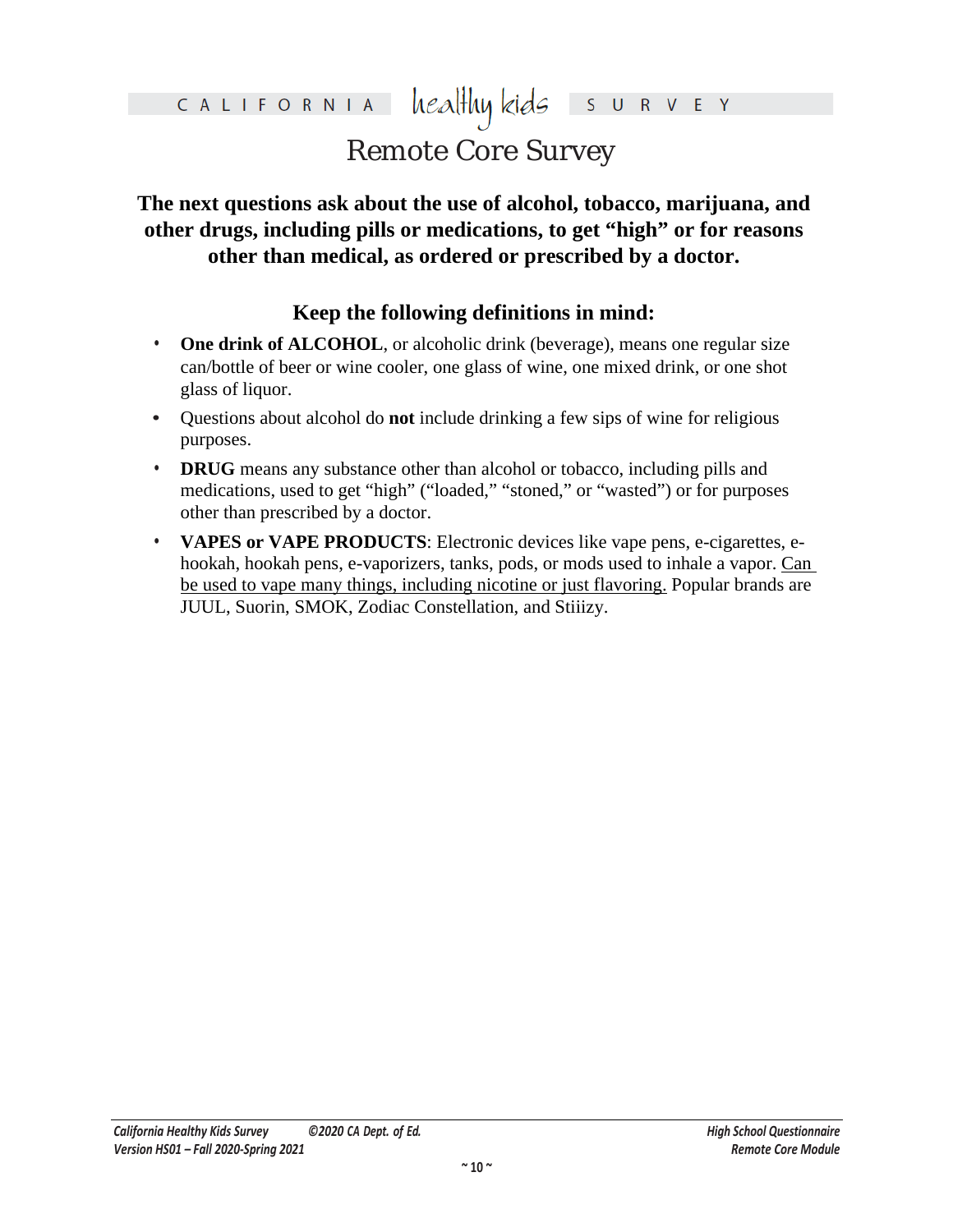healthykids survey

## Remote Core Survey

*During your life, how many times have you used the following?*

|     |                                                                                                                                  | <b>Number of Times</b>    |              |                         |             |                  |                           |
|-----|----------------------------------------------------------------------------------------------------------------------------------|---------------------------|--------------|-------------------------|-------------|------------------|---------------------------|
|     |                                                                                                                                  | $\boldsymbol{0}$<br>Times | 1<br>Time    | $\overline{2}$<br>Times | 3<br>Times  | $4 - 6$<br>Times | 7 or<br>More<br>Times     |
| 49. | A whole cigarette                                                                                                                | A                         | $\mathbf B$  | $\mathbf C$             | D           | E                | $\boldsymbol{\mathrm{F}}$ |
| 50. | Smokeless tobacco (dip, chew, or snuff)                                                                                          | A                         | $\, {\bf B}$ | $\mathbf C$             | D           | ${\bf E}$        | $\boldsymbol{\mathrm{F}}$ |
| 51. | Vape products                                                                                                                    | A                         | B            | $\mathbf C$             | D           | ${\bf E}$        | $\boldsymbol{\mathrm{F}}$ |
| 52. | One full drink of alcohol (such as a can of<br>beer, glass of wine, wine cooler, or shot of<br>liquor)                           | A                         | B            | $\mathbf C$             | D           | ${\bf E}$        | $\boldsymbol{\mathrm{F}}$ |
| 53. | Marijuana (smoke, vape, eat, or drink)                                                                                           | A                         | $\, {\bf B}$ | $\mathsf{C}$            | $\mathbf D$ | ${\bf E}$        | F                         |
| 54. | Inhalants (things you sniff, huff, or breathe to<br>get "high" such as glue, paint, aerosol sprays,<br>gasoline, poppers, gases) | A                         | $\, {\bf B}$ | $\mathcal{C}$           | ${\bf D}$   | ${\bf E}$        | $\mathbf F$               |
| 55. | Cocaine, methamphetamine, or any<br>amphetamines (meth, speed, crystal, crank,<br>ice)                                           | A                         | $\, {\bf B}$ | $\mathbf C$             | $\mathbf D$ | E                | F                         |
| 56. | <b>Derbisol</b>                                                                                                                  | A                         | $\mathbf B$  | $\mathbf C$             | D           | E                | F                         |
| 57. | Heroin                                                                                                                           | A                         | B            | $\mathbf C$             | D           | E                | F                         |
| 58. | Ecstasy, LSD, or other psychedelics (acid,<br>mescaline, peyote, mushrooms)                                                      | $\mathbf{A}$              | $\, {\bf B}$ | $\mathcal{C}$           | ${\bf D}$   | ${\bf E}$        | F                         |
| 59. | Prescription pain medication (Vicodin,<br>OxyContin, Percodan, Fentanyl)                                                         | A                         | $\, {\bf B}$ | $\mathsf C$             | ${\bf D}$   | ${\bf E}$        | $\boldsymbol{\mathrm{F}}$ |
| 60. | Tranquilizers or sedatives (Xanax, Klonopin,<br>Ativan, Valium)                                                                  | A                         | $\, {\bf B}$ | $\mathbf C$             | $\mathbf D$ | ${\bf E}$        | F                         |
| 61. | Diet pills (Didrex, Dexedrine, Xenadrine,<br>Skittles, M&M's)                                                                    | A                         | $\mathbf B$  | $\mathcal{C}$           | D           | E                | F                         |
| 62. | Ritalin or Adderall or other prescription<br>stimulant                                                                           | A                         | $\, {\bf B}$ | $\mathbf C$             | $\mathbf D$ | E                | $\boldsymbol{\mathrm{F}}$ |
| 63. | Cold/cough medicines or other over-the-<br>counter medicines to get "high"                                                       | $\mathbf{A}$              | $\, {\bf B}$ | $\mathsf{C}$            | $\mathbf D$ | E                | F                         |
| 64. | Any other drug, pill, or medicine to get<br>"high" or for reasons other than medical                                             | A                         | $\, {\bf B}$ | C                       | D           | E                | F                         |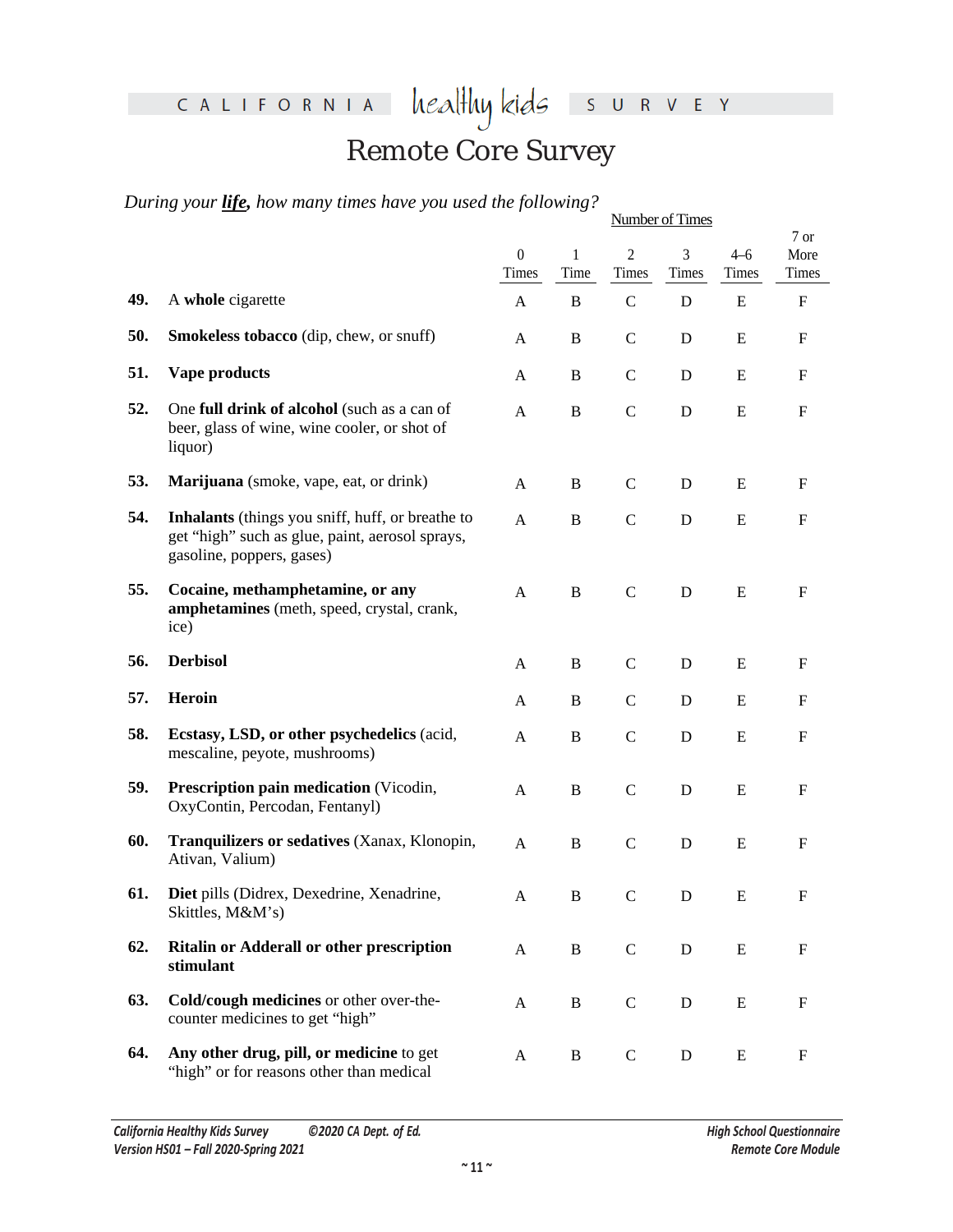healthy kids S U R V E Y

## Remote Core Survey

*During your life, how many times have you been…* 

|     |                                                              | Number of Times |      |       |       |       |       |
|-----|--------------------------------------------------------------|-----------------|------|-------|-------|-------|-------|
|     |                                                              |                 |      |       |       |       | 7 or  |
|     |                                                              | $\left($        |      | 2     | 3     | $4-6$ | More  |
|     |                                                              | Times           | Time | Times | Times | Times | Times |
|     | <b>65.</b> very drunk or sick after drinking <b>alcohol?</b> | A               | B    | C     | D     | E     | F     |
| 66. | "high" (loaded, stoned, or wasted) from using<br>drugs?      | A               | B    | C     | D     | E     | F     |
| 67. | drunk on alcohol or "high" on drugs on school<br>property?   | A               | B    |       | D     | E     | F     |

*During your life, how many times have you used marijuana in any of the following ways:*

|     |                                                                      | Number of Times   |      |                   |            |                         |                                         |
|-----|----------------------------------------------------------------------|-------------------|------|-------------------|------------|-------------------------|-----------------------------------------|
|     |                                                                      | $\theta$<br>Times | Time | 2<br><b>Times</b> | 3<br>Times | $4 - 6$<br><b>Times</b> | $7 \text{ or }$<br>More<br><b>Times</b> |
| 68. | <b>Smoke</b> it?                                                     | A                 | B    | C                 | D          | Е                       | F                                       |
| 69. | In a <b>vaping device</b> (vape pens, mods, portable<br>vaporizers)? | A                 | B    | C                 | D          | E                       | $\mathbf F$                             |
| 70. | Eat or drink it in products made with<br>marijuana?                  | A                 | B    | C                 | D          | E                       | F                                       |

*During the past 30 days, on how many days did you use…*

|     |                                                                                           | $\theta$<br>Days | Day | 2<br>Days | $3-9$<br>Days | $10-19$<br>Days | $20-30$<br>Days |
|-----|-------------------------------------------------------------------------------------------|------------------|-----|-----------|---------------|-----------------|-----------------|
| 71. | cigarettes?                                                                               | A                | B   | C         | D             | E               | F               |
| 72. | <b>smokeless tobacco</b> (dip, chew, or snuff)?                                           | A                | B   | C         | D             | E               | F               |
| 73. | vape products?                                                                            | A                | B   | C         | D             | E               | F               |
| 74. | <b>one or more</b> drinks of alcohol?                                                     | A                | B   | C         | D             | E               | F               |
|     | <b>75.</b> five or more drinks of alcohol in a row,<br>that is, within a couple of hours? | A                | B.  | C         | D             | E               | F               |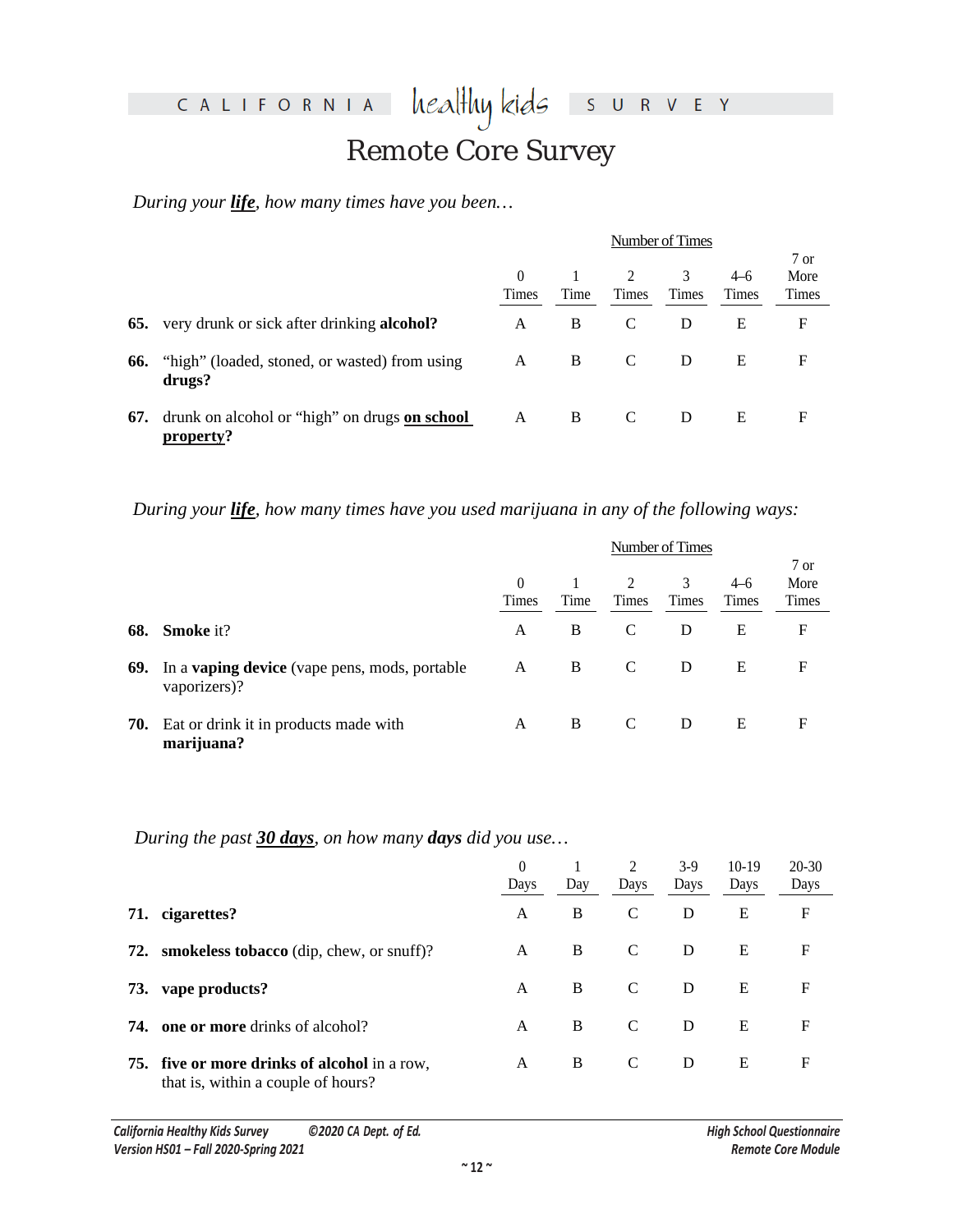heal<del>l</del>luy kids

S U R V E Y

## Remote Core Survey

*During the past 30 days, on how many days did you use…*

|     |                                                                                                              | $\theta$<br>Days | Day | 2<br>Days     | $3-9$<br>Days | $10-19$<br>Days | $20-30$<br>Days |
|-----|--------------------------------------------------------------------------------------------------------------|------------------|-----|---------------|---------------|-----------------|-----------------|
| 76. | marijuana (smoke, vape, eat, or drink)?                                                                      | A                | B   | $\mathcal{C}$ | D             | E               | F               |
| 77. | inhalants (things you sniff, huff, or breathe<br>to get "high")?                                             | A                | B   | C             | D             | E               | $\mathbf F$     |
| 78. | prescription drugs to get "high" or for<br>reasons other than prescribed?                                    | A                | B   | C             | D             | E               | F               |
| 79. | any other drug, pill, or medicine to get "high"<br>or for reasons other than medical?                        | A                | B   | C             | D             | E               | $\mathbf F$     |
| 80. | two or more substances at the same<br>time (for example, alcohol with<br>marijuana, ecstasy with mushrooms)? | A                | B   | C             | D             | E               | F               |

- **81.** During your **life**, how many times have you ever driven a car when you had been using alcohol or drugs, or been in a car driven by a friend when he or she had been using?
	- **A)** Never
	- **B)** 1 time
	- **C)** 2 times
	- **D)** 3 to 6 times
	- **E)** 7 or more times
- **82.** During the past **12 months**, how many times did other students spread mean rumors or lies, or hurtful pictures, about you online, on social media, or on a cell phone?
	- **A)** 0 times (never)
	- **B)** 1 time
	- **C)** 2–3 times
	- **D)** 4 or more times
- **83.** During the past **12 months**, did you ever feel so sad or hopeless almost every day for **two weeks or more** that you stopped doing some usual activities?
	- **A)** No
	- **B)** Yes
- **84.** During the past **12 months**, did you ever seriously consider attempting suicide?
	- **A)** No
	- **B)** Yes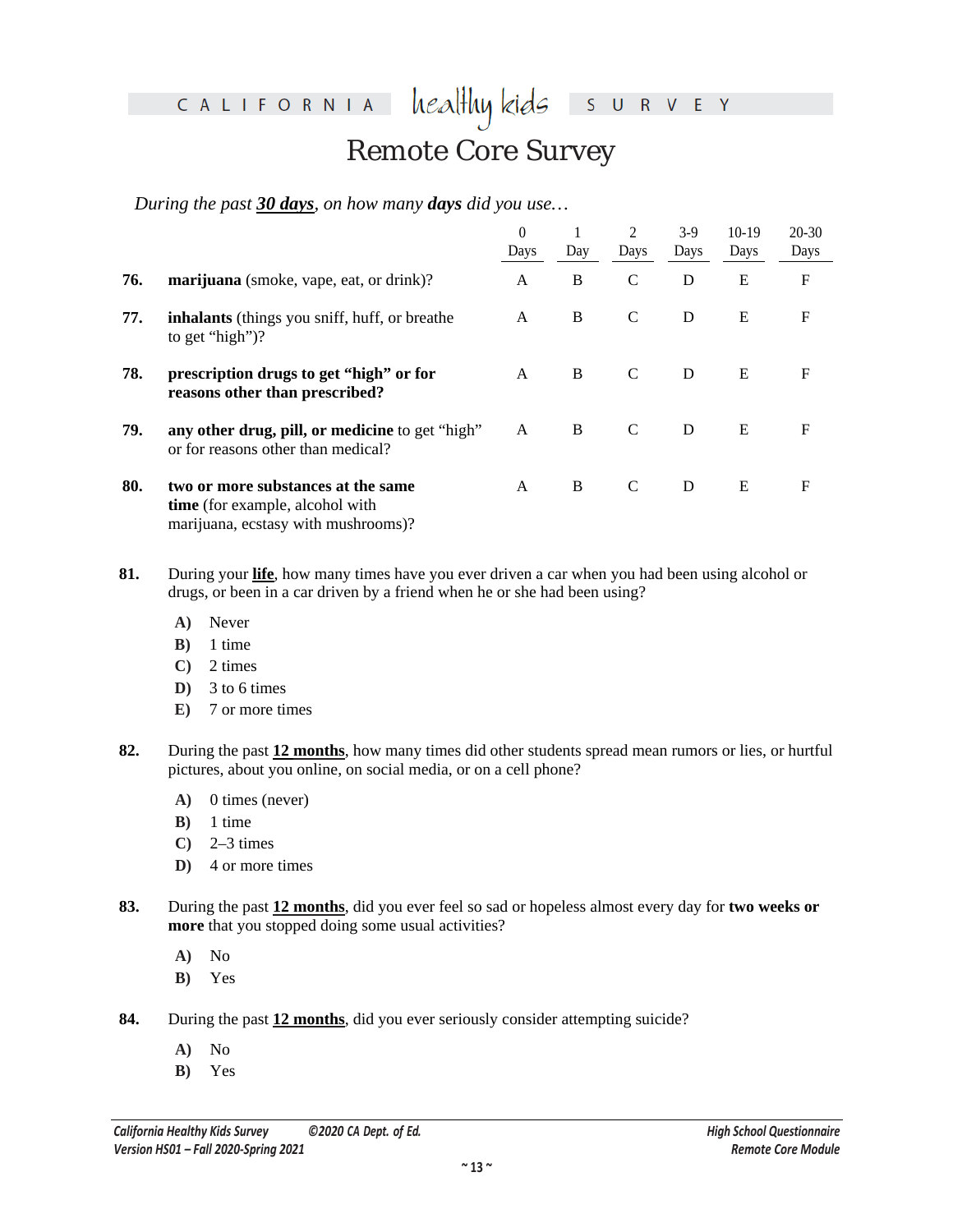healthykids survey

## Remote Core Survey

### *Over the past* **30 days***, how true do you feel these statements are about you?*

|     |                                                                | Not At<br>All True | A Little<br>True | Pretty<br>Much True | Very<br>Much True |
|-----|----------------------------------------------------------------|--------------------|------------------|---------------------|-------------------|
| 85. | I had a hard time breathing because I was<br>anxious.          | A                  | $\bf{B}$         | $\mathbf C$         | D                 |
| 86. | I worried that I would embarrass myself in<br>front of others. | A                  | B                | C                   | D                 |
| 87. | I was tense and uptight.                                       | A                  | B                | $\mathsf{C}$        | D                 |
| 88. | I had a hard time relaxing.                                    | A                  | B                | $\mathsf{C}$        | D                 |
| 89. | I felt sad and down.                                           | A                  | B                | $\mathsf{C}$        | D                 |
| 90. | I was easily irritated.                                        | A                  | B                | $\mathsf{C}$        | D                 |
| 91. | It was hard for me to cope and I thought I<br>would panic.     | A                  | B                | $\mathsf{C}$        | D                 |
| 92. | It was hard for me to get excited about anything.              | A                  | B                | C                   | D                 |
| 93. | I was easily annoyed and sensitive.                            | A                  | B                | C                   | D                 |
| 94. | I was scared for no good reason.                               | A                  | B                | C                   | D                 |

### *Please tell us how true each statement is of you.*

|             |                                                 | Not At<br>All True | A Little<br>True | Pretty<br>Much True | Very<br>Much True |
|-------------|-------------------------------------------------|--------------------|------------------|---------------------|-------------------|
| 95.         | I can work out my problems.                     | A                  | B                | C                   | D                 |
| 96.         | I can do most things if I try.                  | A                  | B                | C                   | D                 |
| 97.         | There are many things that I do well.           | A                  | B                | C                   | D                 |
| 98.         | There is a purpose to my life.                  | A                  | B                | C                   | D                 |
| 99.         | I understand my moods and feelings.             | A                  | B                | C                   | D                 |
| <b>100.</b> | I understand why I do what I do.                | A                  | $\bf{B}$         | C                   | D                 |
| <b>101.</b> | When I need help I find someone to talk with.   | A                  | B                | C                   | D                 |
| 102.        | Each day I look forward to having a lot of fun. | A                  | B                | C                   | D                 |
| 103.        | I usually expect to have a good day.            | A                  | B                | C                   | D                 |